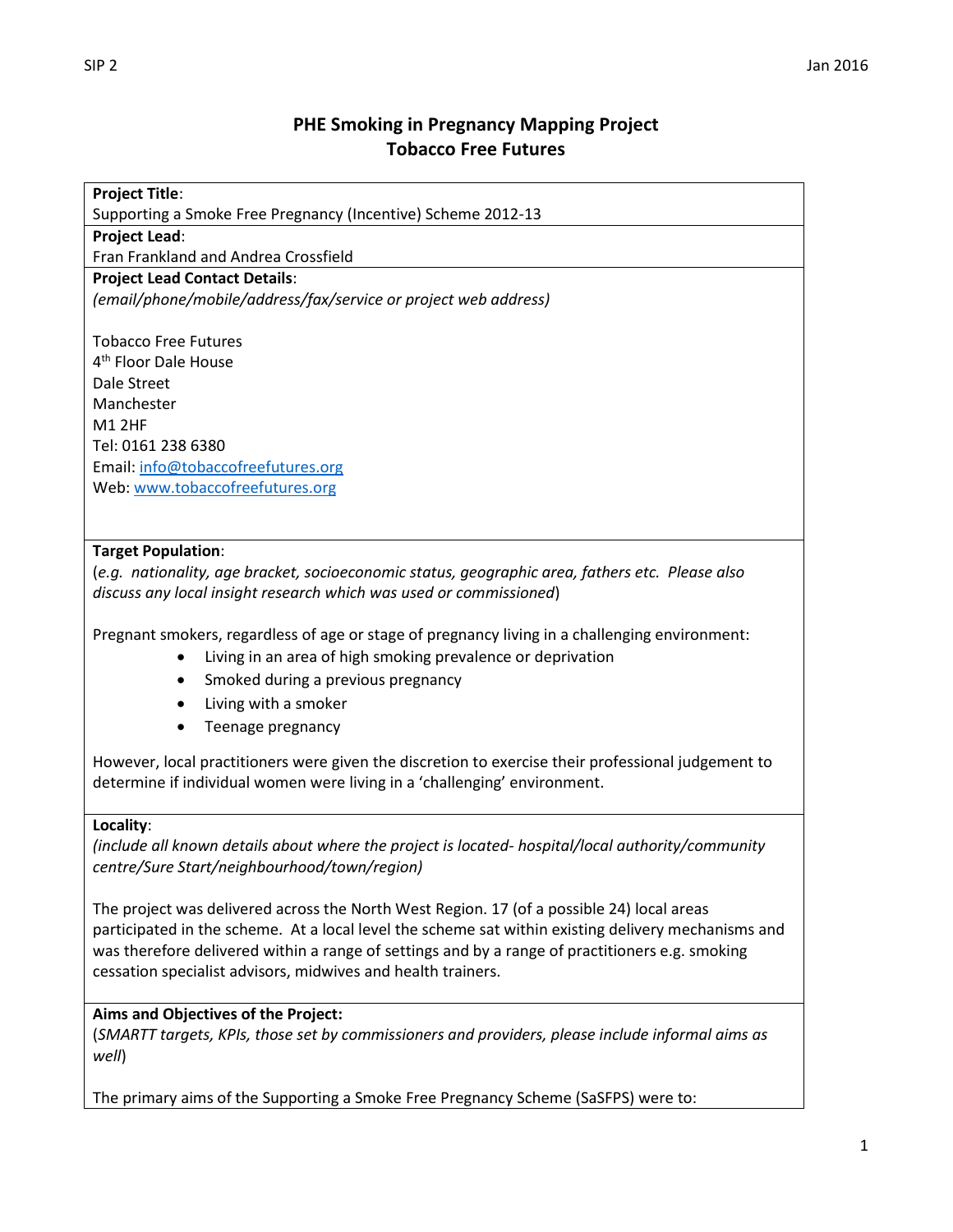- improve the health of pregnant women
- reduce health risks to their unborn children

The specific goals, which included an individual recruitment target for each locality, were:

- support a cohort of pregnant smokers to set a quit date and achieve a CO validated 4-week quit
- provide enhanced smoking cessation support to those women who achieve a 4-week quit, to enable them to remain smoke free throughout pregnancy and for at least 12-weeks postpartum
- support work to improve the local collection and recording of SATOD.

## **Brief Description of the Project and how it operates:**

(*please include background to how the project was initiated, obstacles faced during setup and throughout and how/if they were overcome, training arrangements for staff*)

The SaSFPS was structured around the key pillars of:

- Quasi-financial incentives in the form of "Love to Shop" gift cards that could be spent in a range of high street shops. Each woman was eligible to receive, over specified phases, a maximum of £260 worth of cards – if she was recruited in the early weeks of pregnancy and remained smoke free at the 12-week post-partum point.
- Regular, weekly for the first 4-weeks and at least 4-weekly thereafter, support from a stop smoking advisor (or other health care professional) throughout pregnancy. These sessions included CO monitoring to confirm smoking status.
- Regular contact, at least 4-weekly, during the post-partum phase, and a face-to-face meeting and CO validation at the 12-week post-partum point.
- The option to identify and recruit a 'Significant Other Supporter' (SOS), who was either a non-smoker or quitting in partnership with the women. The SOS was also entitled to receive gifts cards to the value of £40 if they, and the woman, were smoke free at the 12-week postpartum point.
- Advice and support to create a smoke free home was provided.

Each locality identified a named project lead whose role was to manage and facilitate the delivery of the scheme locally, ensure accurate data collection, ensure secure submission of the data and oversee the use of the vouchers in line with local policies and procedures. To support them in this, Tobacco Free Futures developed a comprehensive training programme and a portfolio of resources. Having attended the one-day training programme, project leads cascaded the training locally.

The project ran across a 15-month period with data being collected and analysed 3-monthly and feedback as part of a 3-monthly network meeting provided to problem solve, share best practice and update on research and developments within the field; this network was crucial to the smooth running of the scheme.

Women's views and experiences of participating in the scheme were assessed via a semi-structured, self-completed, anonymous questionnaire delivered as a snapshot in time across one month mid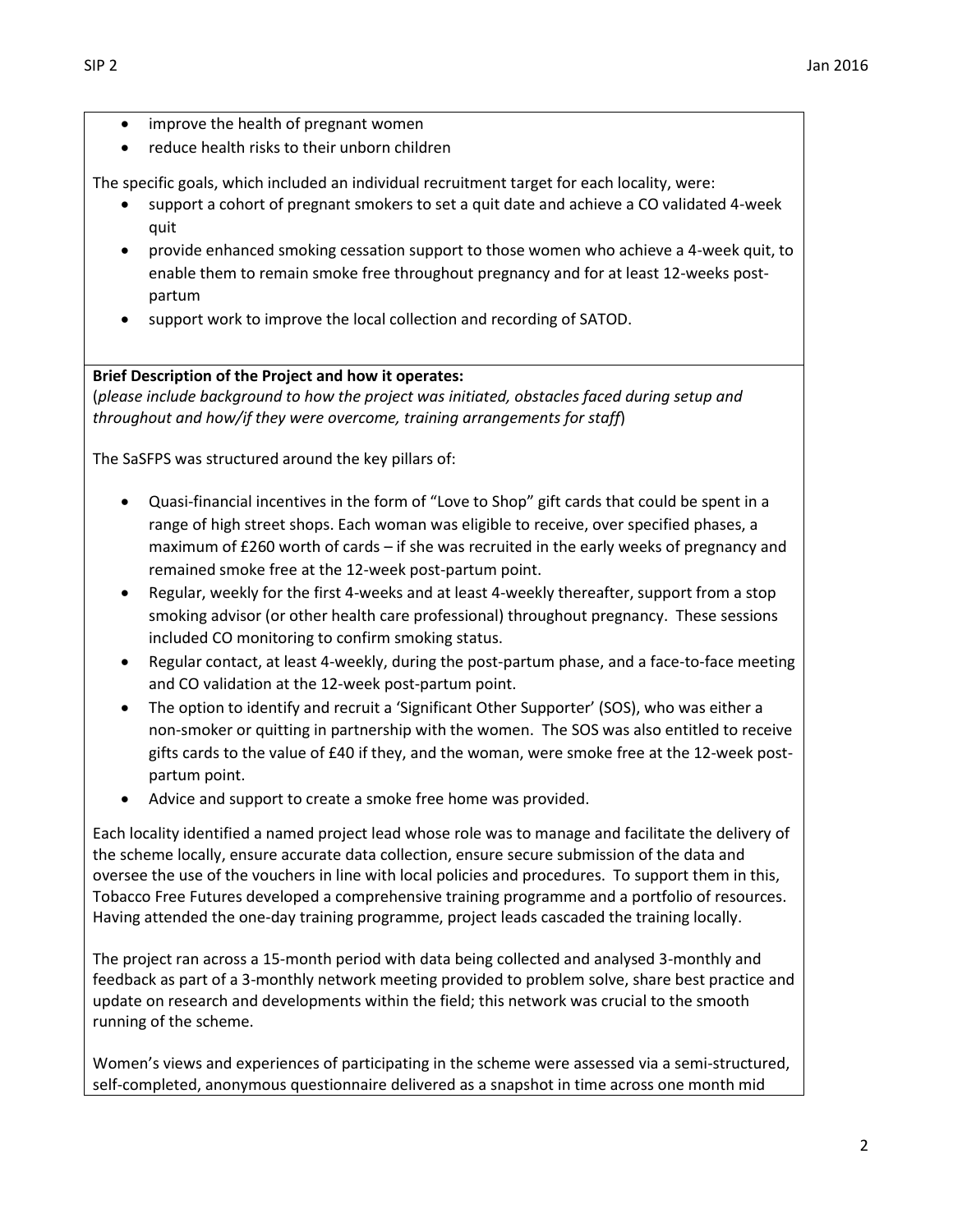scheme. All women engaged in the scheme at that time, regardless of their stage of pregnancy, were invited to participate.

This scheme was based upon the [Pregnancy Reward Scheme,](http://tobaccofreefutures.org/wp-content/uploads/2014/10/Supporting-a-Smokefree-Pregnancy-Scheme-A-Success-Story-Online1.pdf) an incentivised relapse prevention programme for pregnant women, evaluated by the UK Centre for Tobacco and Alcohol Studies and the University of Stirling. This scheme provided the groundwork for the SaSFPS and was the forum within which obstacles were conquered; of note here gift cards or vouchers could not be used to purchase tobacco or alcohol.

### **Outcomes:**

*(provide baseline, please also include formal and informal outcomes - e.g. a drop in the number of pregnant smokers, changing attitudes amongst clinical staff)*

Key project data indicates that:

- The majority of localities achieved their recruitment target 403 women participated
- 69% (n=279) of those women recruited set a quit date and achieved a CO validated 4-week quit
- 71% (n=200) of those who were quit at 4-weeks remained quit at time of delivery
- 51% (n=142) of those who were quit at 4-weeks were still not smoking at 12-weeks postpartum
- Examination of the data recorded by maternity services across the 17 participating localities revealed that 16% of women CO validated at time of delivery as a result of participation in the scheme were inaccurately recorded as smoking in the SATOD data

Additional data generated through the survey of the pregnancy women, provided further evidence of the effectiveness of the scheme and the reasons for its success:

- Respondents were highly satisfied with the support provided by their advisor the vast majority (90%) felt that that their advisor had provided everything they needed and more
- 68% felt that the vouchers were important or very important in helping them to quit and avoid relapse
- Support from significant others having someone to support them through the process was valued. 70% of women enrolled a significant other supporter. 58% of those with a supporter indicated that the help most commonly given was being there when needed
- 96% found CO monitoring reassuring and helpful in staying them smoke free
- Amongst respondents, those living in smoke free homes increased from 53% to 97% while participating in the scheme

### **Relationship to current evidence base:**

(*in particular which evidence was drawn on during the project design?)*

The SaSFPS was based on and reinforces the evidence of four US studies and a Cochrane Review. It reinforces the Scottish RCT, [NICE](http://www.nice.org.uk/guidance/PH26) Recommendations and the previou[s NW Pregnancy Reward](http://tobaccofreefutures.org/wp-content/uploads/2014/10/Supporting-a-Smokefree-Pregnancy-Scheme-A-Success-Story-Online1.pdf)